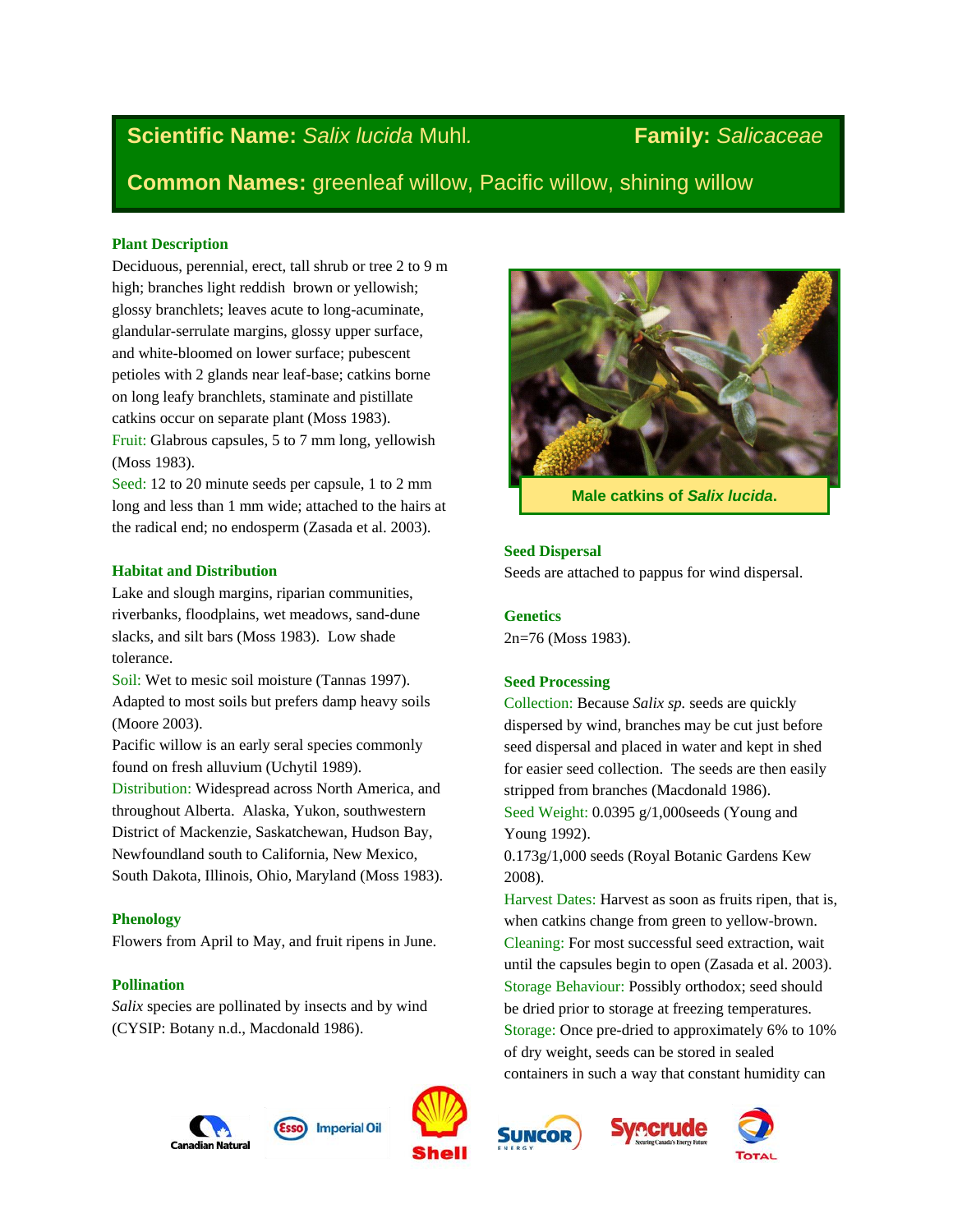be maintained (Zasada et al. 2003). Viability at room temperature declines drastically after a few days (USDA NRCS 2011).

Longevity: Seeds can remain viable for up to 6 months or more if stored at subfreezing temperatures (1 to 5ºC) (Zasada et al. 1983).

#### **Propagation**

Natural Regeneration: By tillers and seeds (Gerling et al*.* 1996).

Germination: Fresh seeds germinate within 12 to 24 hours if kept constantly moist (Moore 2003). The presence of light increases the rate of germination. Significant amounts of chlorophyll are found in the seeds allowing photosynthesis to occur immediately after the seeds are moistened (Uchytil 1989). Pre-treatment: None, seeds are not dormant. Seeds are sown immediately after collection on moist ground (Dirr and Heuser 1987).

Direct Seeding: Seeding the fruit was not successful in northeastern Alberta (Smreciu et al 2008).

Vegetative Propagation: Zasada et al. (2003) recommend stem cuttings. Take hardwood cuttings from mid-fall to early spring, from 1 to 4 year old wood, 18 to 25 cm long and 1.3 to 2.5 cm thick. Plant cuttings with 25% to 40% of the cutting left above ground (Moore 2003, Rose et al. 1998). Cuttings were a successful propagation method on wetland sites in oil sands land reclamation areas in Fort McMurray: 13% survival of soft tip cutting the  $1<sup>st</sup>$  year and 15% survival the  $2<sup>nd</sup>$  year; 36% survival of pole cuttings the  $1<sup>st</sup>$  year and 35% survival the  $2<sup>nd</sup>$ year (Smreciu et al. 2008).

Cuttings should be planted to a depth of 30 cm, with 20 cm left above ground. Cuttings will root along the length of the stem, with roots appearing in about 10 days (Uchytil 1989).

#### **Aboriginal/Food Uses**

Food: Once dried, the inner bark was ground into a powder and then added to flour to make bread (Marles et al. 2000).

Medicinal: Salicin is a chemical derived from the plant and it is related to acetylsalicylic acid (the active ingredient in Aspirin). These chemicals are used to treat rheumatism, arthritis, aches and pains, and fever (Marles et al. 2000).

Blackfoot people used the willow for fresh root of Salix species to treat internal hemorrhage, throat constrictions, swollen neck glands, and bloodshot or irritated eyes (USDA, NRCS. n.d.).

Other: Stems and bark used for basket weaving. Native Americans used the bark for making fabric and tea and the stems for making bows (Marles et al. 2000). Also used for dye, furniture and mats (USDA NRCS. n.d.).

#### **Wildlife/Forage Usage**

Wildlife: Excellent forage value (Gerling et al. 1996). Roots create overhanging banks that provide habitat for fish and other aquatic organisms (USDA NRCS n.d.).

Beaver browse on willow branches. Willow buds and young twigs are eaten by various species of birds (USDA NRCS n.d.). Provides food and cover for many species. Deer, elk, moose and caribou browse on willow twigs, foliage and bark (CYSIP: Botany n.d., Moore 2003, Uchytil 1989).

Livestock: Nutritious plants but low palatability (Tannas 1997).

Grazing Response: Tolerant of heavy browsing (Tannas 1997).

#### **Reclamation Potential**

Easily propagated from vegetative cuttings (Stevens 2003).

Recommended for reclamation and stabilization of moist, disturbed soils (Tannas 1997). Regenerates quickly following natural and human-related disturbances (flooding, mine tailings, thermally polluted lands, and construction sites) (Zasada et al. 2003).

High density willow plantings used as a slope stabilizer have been found in some cases to be more







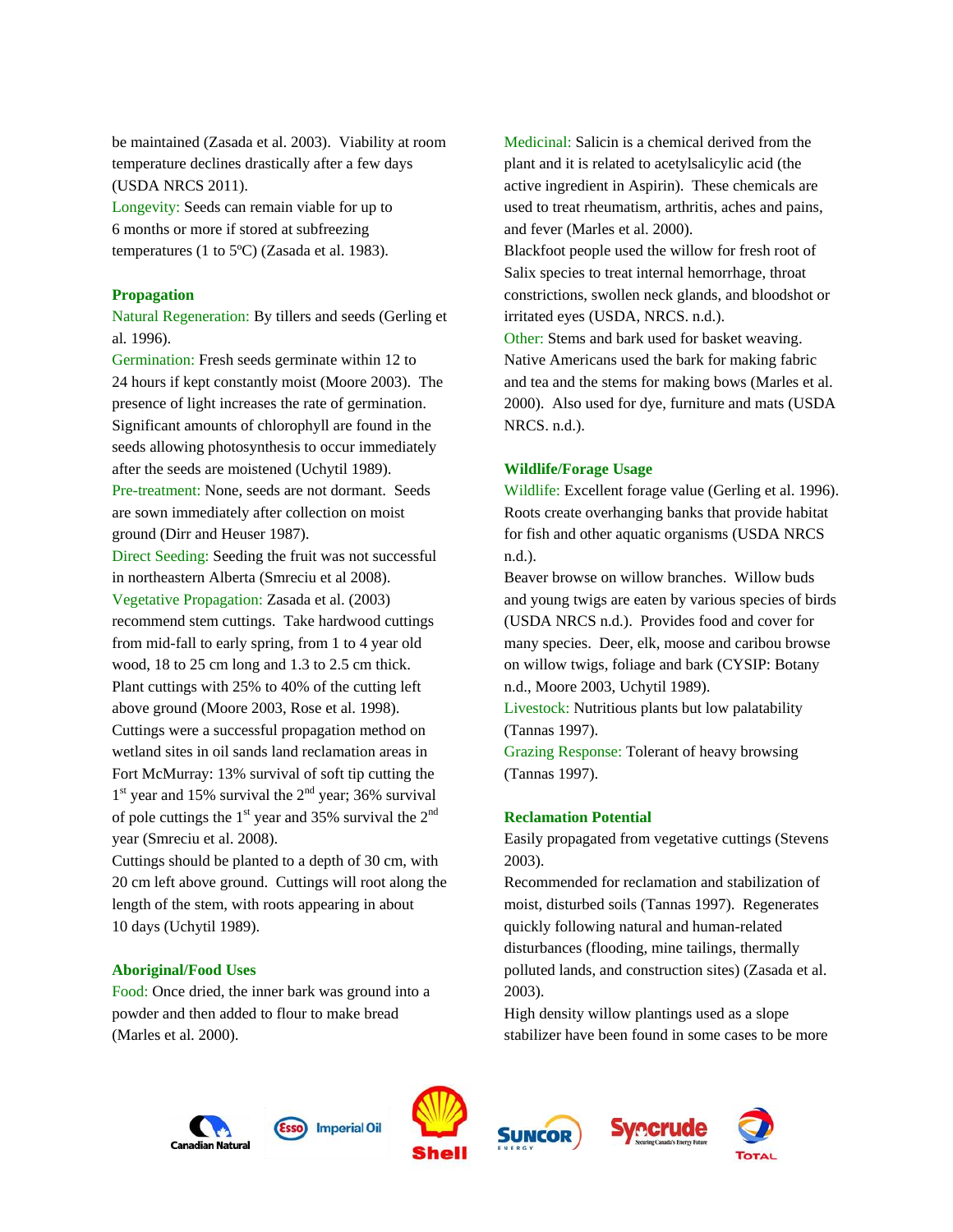cost effective than using methods like rip rap (Uchytil 1989).

Under any method of revegetation, sites should be fenced to protect them from grazing and trampling . (Uchytil 1989).

#### **Commercial Resources**

Availability: Commercially available in Alberta (ANPC 2010).

Cultivars: Roland was released by the Alaska Plant Materials Center for revegetation and landscape projects (Uchytil 1989) in Alaska; not recommended for use in Alberta. Cuttings collected from native populations are preferred.

Uses: Landscaping, used for windbreaks (Moore 2003).

### **Notes**

Following a fire, willows will re-sprout from the root crown or stem base. Because Pacific willow usually occurs along stream banks, it acts as a natural firebreak. Also, it is a prolific seeder thus making off-site plants important seed source for the revegetation of burned areas (Uchytil 1989). Willow are sensitive to competition and shade so it is recommended that dense grass and weeds are removed from the site (Uchytil 1989).

#### **Photo Credits**

Photo 1. William & Wilma Follette. 1992. USDA-NRCS PLANTS Database. [http://commons.wikimedia.org/wiki/File:Salix\\_lucida](http://commons.wikimedia.org/wiki/File:Salix_lucida_lasiandra(02).jpg) [\\_lasiandra\(02\).jpg](http://commons.wikimedia.org/wiki/File:Salix_lucida_lasiandra(02).jpg)

#### **References**

ANPC (Alberta Native Plant Council), 2010. Native Plant Source List. [http://www.anpc.ab.ca/assets/ANPC\\_2010\\_Native\\_Pl](http://www.anpc.ab.ca/assets/ANPC_2010_Native_Plant_Source_List.pdf)

[ant\\_Source\\_List.pdf](http://www.anpc.ab.ca/assets/ANPC_2010_Native_Plant_Source_List.pdf) [Last accessed June 14, 2013].

CYSIP: Botany, n.d. *Salix lucida:* Western Shining Willow. IN: Central Yukon Species Inventory Project.

## [http://www.flora.dempstercountry.org/0.Site.Folder/S](http://www.flora.dempstercountry.org/0.Site.Folder/Species.Program/Species2.php?species_id=Salix.luci) [pecies.Program/Species2.php?species\\_id=Salix.luci](http://www.flora.dempstercountry.org/0.Site.Folder/Species.Program/Species2.php?species_id=Salix.luci) [Last accessed October 8, 2013].

Dirr, M.A. and C.W. Heuser, 1987. The reference manual of woody plant propagation: From seed to tissue culture: A practical working guide to the propagation of over 1100 species, varieties, and cultivars. Varsity Press, Athens, Georgia. 239 pp.

Gerling, H.S., M.G. Willoughby, A. Schoepf, K.E. Tannas and C.A Tannas, 1996. A Guide to Using Native Plants on Disturbed Lands. Alberta Agriculture, Food and Rural Development and Alberta Environmental Protection, Edmonton, Alberta. 247 pp.

Macdonald, B., 1986. Practical woody plant propagation for nursery growers. Timber Press, Inc., Portland, Oregon. 669 pp.

Marles, R.J., C. Clavelle, L. Monteleone, N. Tays and D. Burns, 2000. Aboriginal Plant Use in Canada's northwest Boreal Forest. Natural Resources Canada and Canadian Forest Service. UBC Press, Vancouver, British Columbia. 368 pp.

Moore, L.M. 2003. *Salix lucida* Muhl. ssp. *lasiandra* (Benth.) E. Murr. USDA NRCS plant guide. [http://plants.usda.gov/plantguide/pdf/cs\\_salul.pdf](http://plants.usda.gov/plantguide/pdf/cs_salul.pdf) [Last accessed July 12, 2013].

Moss, E.H., 1983. Flora of Alberta. A manual of flowering plants, conifers, ferns, and fern allies found growing without cultivation in the province of Alberta, Canada. 2nd edition. University of Toronto Press, Toronto Ontario. pp. 208-209.

Rose, R., C.E.C. Chachulski and D.L. Haase, 1998. Propagation of Pacific Northwest native plants. Oregon State University Press, Corvallis, Oregon. 248 pp.





**Imperial Oil**